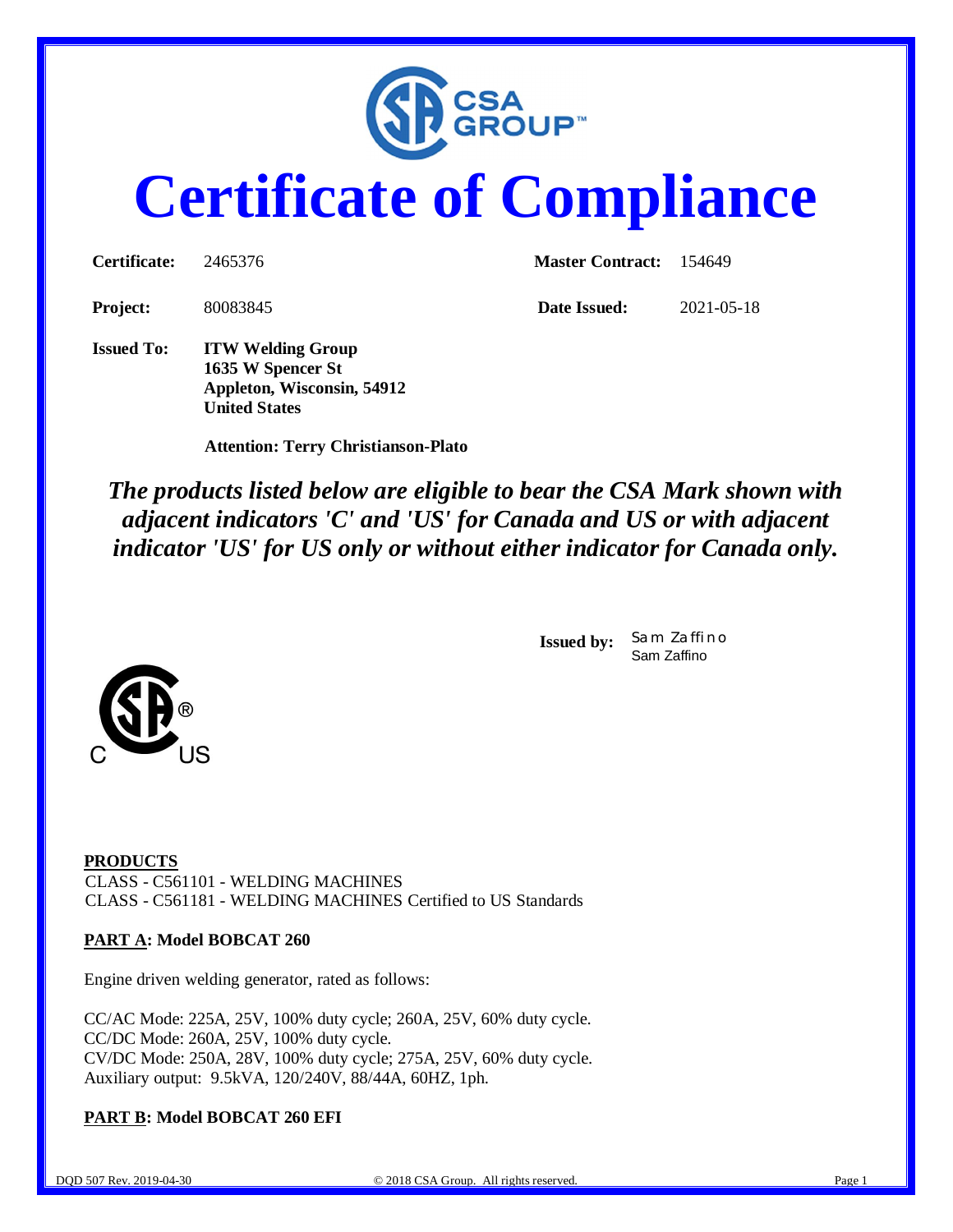

**Certificate:** 2465376 **Project:** 80083845

**Master Contract:** 154649 **Date Issued: 2021-05-18**

Engine driven welding generator, rated as follows:

CC/AC Mode: 225A, 25V, 100% duty cycle; 260A, 25V, 60% duty cycle. CC/DC Mode: 260A, 25V, 100% duty cycle. CV/DC Mode: 250A, 28V, 100% duty cycle; 275A, 25V, 60% duty cycle. Auxiliary output: 10.5kVA, 120/240V, 88/44A, 60HZ, 1ph. **PART C: Model Bobcat 225**

Engine driven welding generator, rated as follows:

CC/AC Mode: 150A, 25V, 100% duty cycle. CC/DC Mode: 225A, 25V, 100% duty cycle. CV/DC Mode: 200A, 20V, 100% duty cycle. Auxiliary output: 9.5kVA, 120/240V, 88/44A, 60HZ, 1ph.

#### **PART D: Model Bobcat 3 Phase**

Engine driven welding generator, rated as follows:

CC/AC Mode: 200A, 25V, 100% duty cycle. CC/DC Mode: 210A, 25V, 100% duty cycle. CV/DC Mode: 200A, 20V, 100% duty cycle. Auxiliary output: 9.5kVA, 120/240V, 80/40A, 60HZ, 1ph Auxiliary output: 10kVA, 480V, 13A 3ph.

#### **PART E: Model BOBCAT 260 – Diesel Fueled**

Engine driven welding generator, rated as follows:

CC/AC Mode: 260A, 25V, 100% duty cycle. CC/DC Mode: 260A, 25V, 100% duty cycle. CV/DC Mode: 250A, 28V, 100% duty cycle; 275A, 25V, 60% duty cycle. Auxiliary output: 9.5kVA, 120/240V, 88/44A, 60HZ, 1ph.

#### **APPLICABLE REQUIREMENTS**

| $\sim$        | Arc Welding Equipment                                 |
|---------------|-------------------------------------------------------|
| $\sim$        | Transformer-Type Arc-Welding Machines                 |
| $\sim$        | <b>Motors and Generators</b>                          |
| $\sim$ $\sim$ | Industrial Trucks, Internal Combustion Engine Powered |
|               |                                                       |